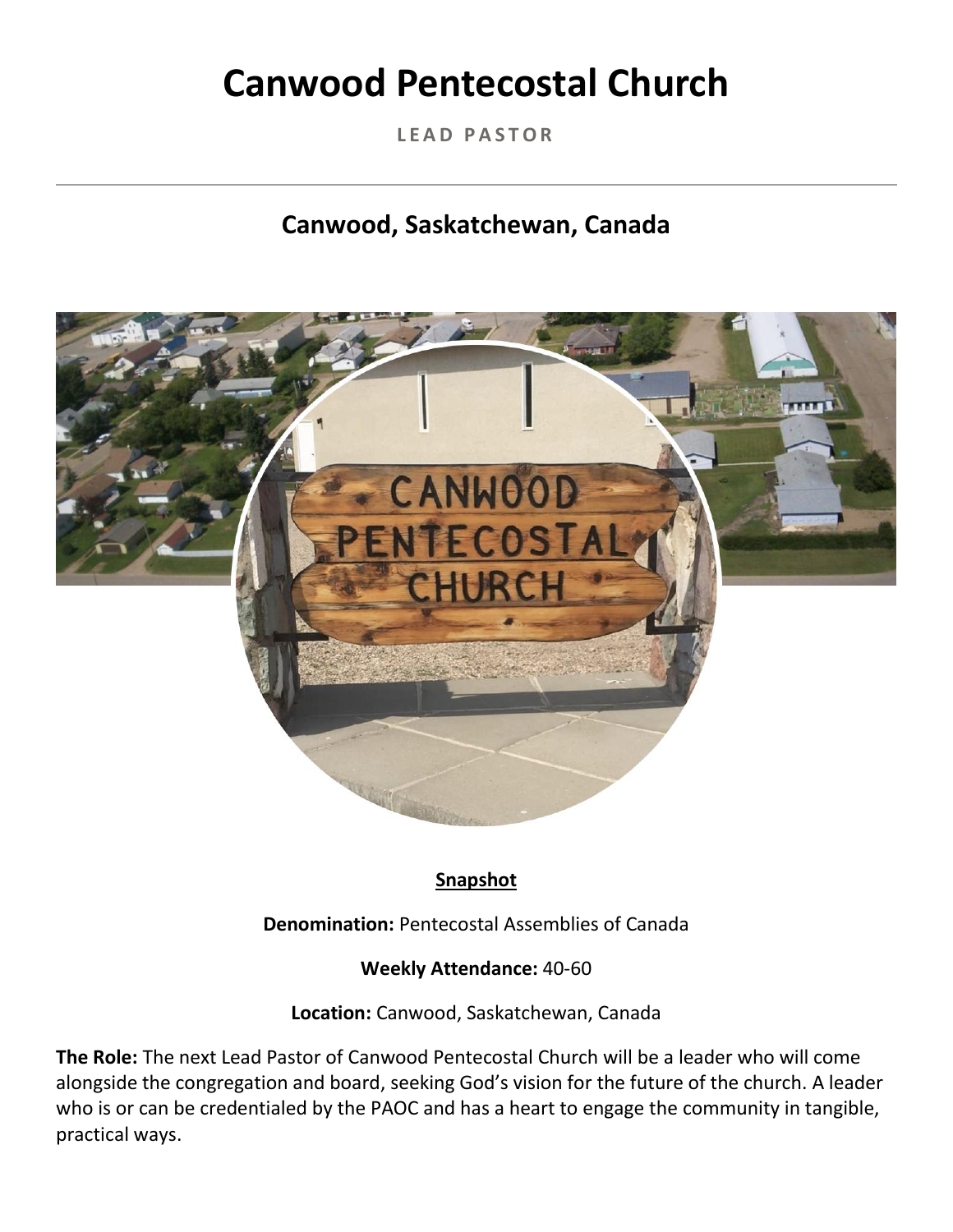

#### **Meet Canwood Pentecostal Church:**

Canwood Pentecostal Church (CPC) affiliated with the Pentecostal Assemblies of Canada. Founded in 1919, we recently celebrated our centennial and our rich heritage of God moving within the fellowship. CPC is a group that value and pursue passionate worship and spiritual growth.

We are a multi-generational church with typical Sunday morning attendance ranging from 40-60 people. Children are a huge focus of our congregation; they are a gift to our church and they have active roles participating alongside the adults in our weekly services. Currently we gather Sunday mornings for Sunday school and a worship service. We also run a weekly youth group of 20-30 kids. We are in the midst of starting a Jr. youth / Children's group also.

The church building is on two levels, both fully finished. It measures 40x80 and has multiple classrooms, a full kitchen, youth recreational space, pastoral office and nursery. Our building is mortgage-free and is equipped with an elevator, air conditioning, baptismal tank, sound and projector system.

Our church is also blessed to own a spacious parsonage. Our pastor will be given a budget to make any cosmetic updates needed to make the house their new home. The home is 1335 square feet and has, 2.5 bathrooms, 3 bedrooms, a finished basement with an additional bedroom and an attached insulated garage. The deck, windows, and kitchen appliances were upgraded recently. The yard has a garden and a garden shed.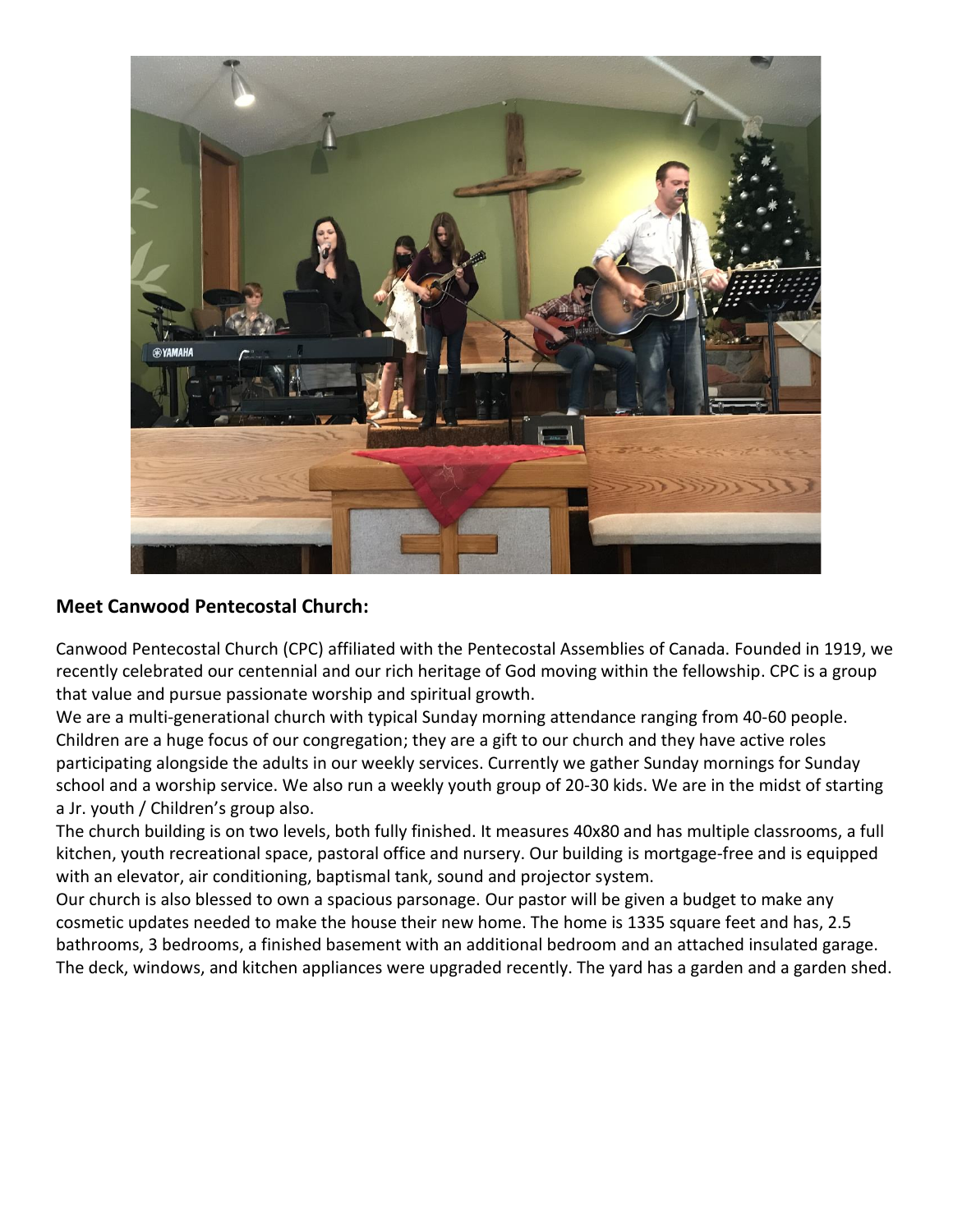

#### **About the Lead Pastor:**

We are looking for a pastor that will lead the church by teaching from the word of God in a relatable way that is applicable to everyday life. That leadership should extend to empowering people to fulfill the ministries to which God has called them. The pastor will continually seek God to develop and communicate vision for our church and our community. In the small community of Canwood it's important for the pastor to work to build relationships with community members, with other churches, and with the school in order to open doors and lead people to Christ.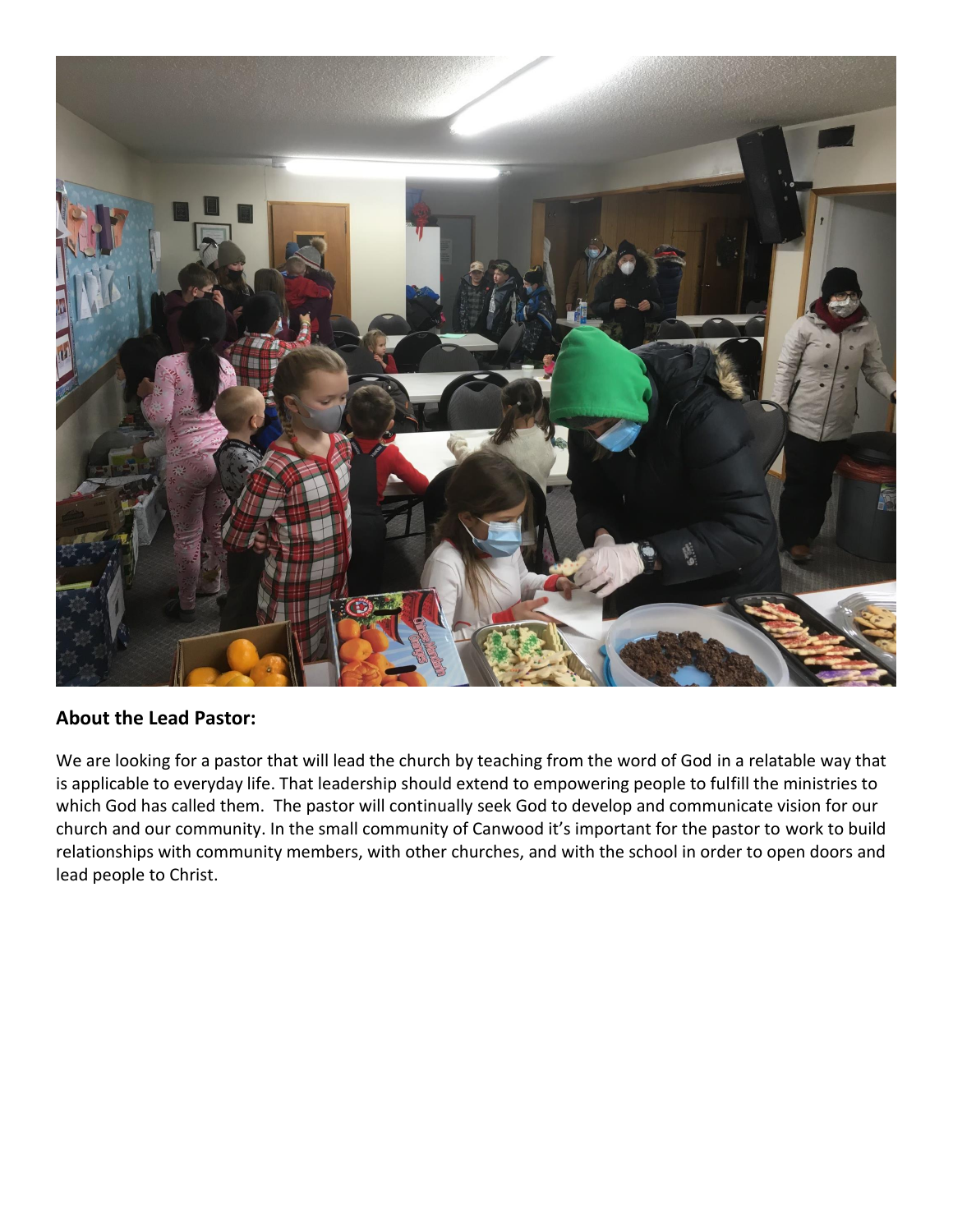

#### **The Lead Pastor Will:**

*In respect to the church:*

- Be a visionary, Christ-like leader who inspires and guides people to maturity in faith and service in ministry
- Be guided by Holy Spirit as they provide strong, Biblically-based teaching/sermons that are clear, relevant, engaging, and applicable to people of all ages & backgrounds.
- Provide empowerment, support, and effective organizational structure for the success of leaders/teams of various ministries within the church (and the ones we haven't dreamt of yet)
- Disciple and develop future leaders, recognizing the gifts of others and the importance of our youth for the sustainment of the church in the future
- Work closely with the Elders and church board through communication and evaluation to develop and guard the mission & vision of the church
- Demonstrate ability to be a good steward of both personal and church resources

#### *In the community:*

- Live as an ambassador of Christ in their day-to-day life
- Be involved and engaged with the people and events in the community and lead the church in ongoing community engagement

#### *Continue to grow as a leader:*

- Enter a coaching relationship with the PAOC Saskatchewan District Church Coach
- Give and receive healthy feedback, which includes:
	- o Receiving a yearly assessment from the leadership team
	- o Conducting yearly assessments of ministry leads